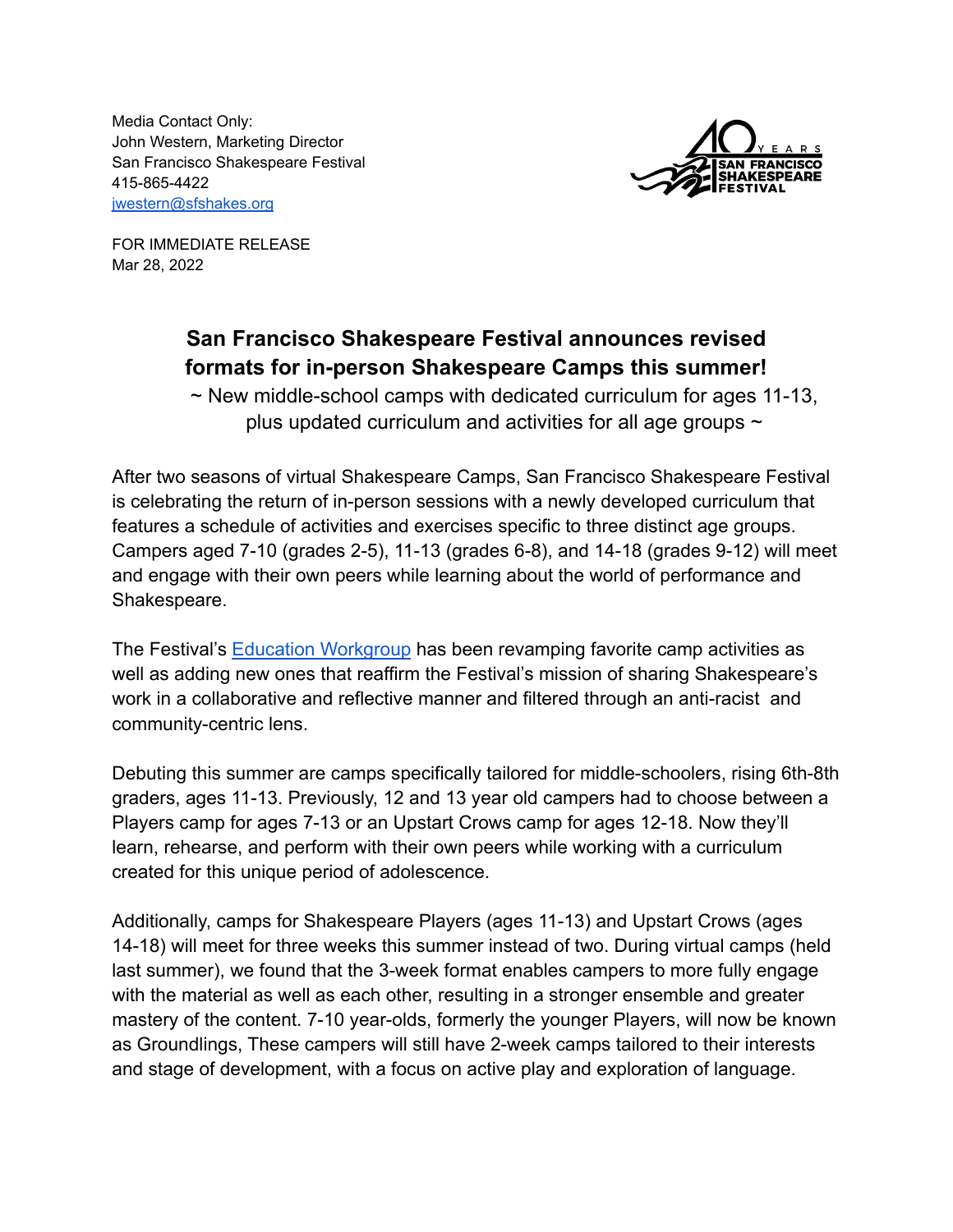Camp sessions will be held in a variety of convenient Bay Area locations, A list of sessions that are currently enrolling follows. For updates as additional sessions are added visit [sfshakes.org](http://www.sfshakes.org/education/bay-area-shakespeare-camps) or call 415-558-0888.

# ● **CUPERTINO/SAN JOSE: Chinese Performing Arts of America, 6148 Bollinger Road, 95129**

Groundlings Camp (ages 7-10) July 11-22 (10 days) / Weekdays 9am-3pm / Precare 8:30-9am, Aftercare 3-5:30 pm

Players Camp (ages 11-13) July 11-29 (15 days) / Weekdays 9am-3pm / Precare 8:30-9am, Aftercare 3-5:30 pm

Upstart Crows Camp (ages 14-18) July 11-29 (15 days) / Weekdays 9am-3pm / Precare 8:30-9am, Aftercare 3-5:30 pm

# ● **LOS ALTOS HILLS: Congregation Beth Am, 26790 Arastradero Road, 94022**

Groundlings Camp (ages 7-10) June 13-July 1 (14 days) / Weekdays 9am-3pm / Precare 8:30-9am, Aftercare 3-5:30 pm

Players Camp (ages 11-13) June 13-July 1 (14 days) / Weekdays 9am-3pm / Precare 8:30-9am, Aftercare 3-5:30 pm

Upstart Crows Camp (ages 14-18) June 13-July 1 (14 days) / Weekdays 9am-3pm / Precare 8:30-9am, Aftercare 3-5:30 pm

# **● SAN FRANCISCO: Congregation Emanu-El, 2 Lake St, 94118**

Groundlings Camp (ages 7-10) June 6-17 (10 days) / Weekdays 9am-3pm / Precare 8:30-9am, Aftercare 3-5:30 pm

Players Camp (ages 11-13) June 6-24 (14 days) / Weekdays 9am-3pm / Precare 8:30-9am, Aftercare 3-5:30 pm

Upstart Crows Camp (ages 14-18) June 6-24 (14 days) / Weekdays 9am-3pm / Precare 8:30-9am, Aftercare 3-5:30 pm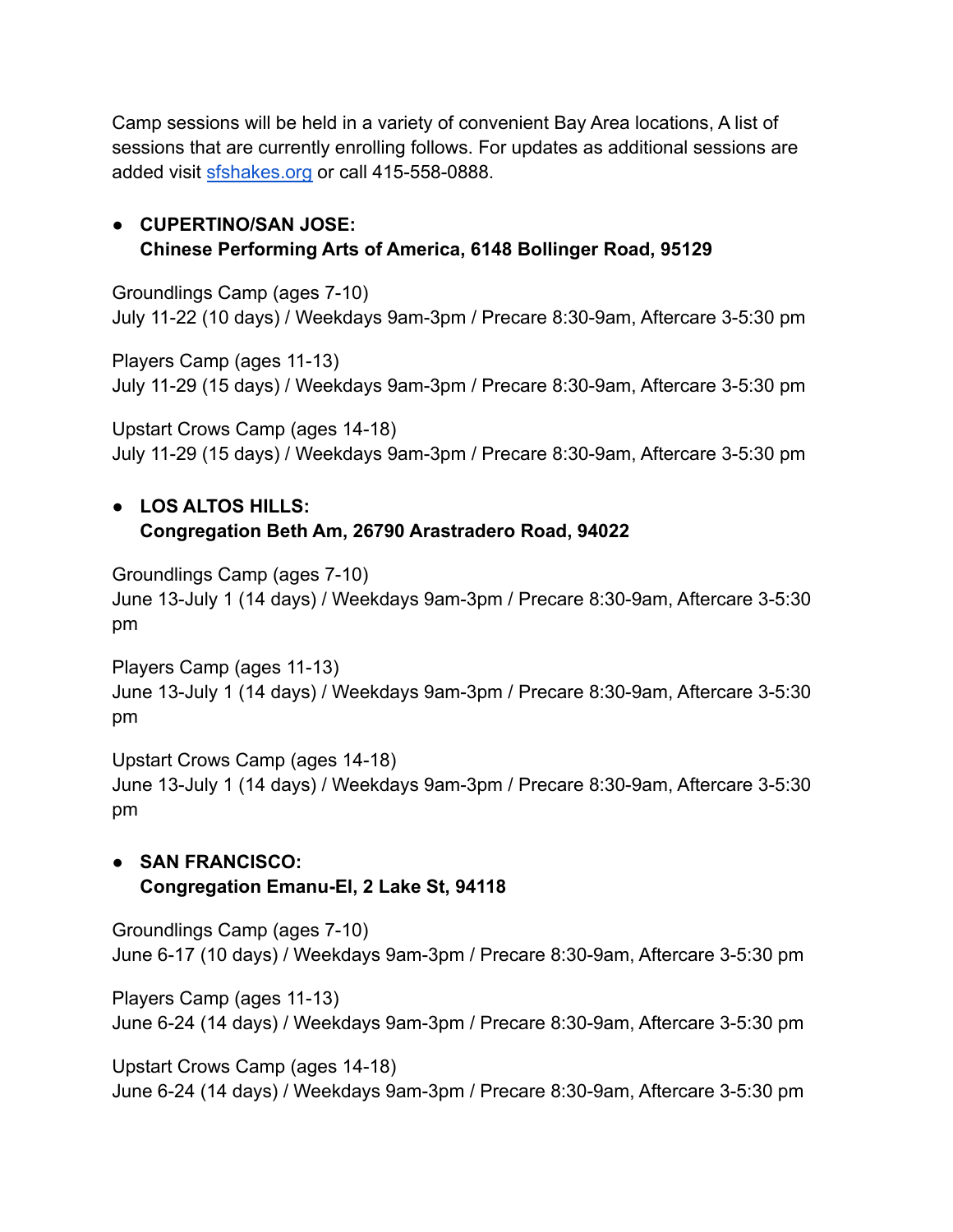## ● **SAN FRANCISCO: McLaren Park, Jerry Garcia Amphitheater, John F. Shelley Dr, 94134**

Groundlings Camp (ages 7-10) July 11-22 (10 days) / Weekdays 9am-3pm / Precare 8:30-9am, Aftercare 3-5:30pm

Players Camp (ages 11-13) July 11-22 (10 days) / Weekdays 9am-3pm / Precare 8:30-9am, Aftercare 3-5:30pm

#### ● **SAN FRANCISCO:**

### **St. Anne of the Sunset, 850 Judah St, 94122**

Groundlings Camp (ages 7-10) July 18-29 (10 days) / Weekdays 9am-3pm / Precare 8:30-9am, Aftercare 3-5:30 pm

Players Camp (ages 11-13) July 18-Aug 5 (15 days) / Weekdays 9am-3pm / Precare 8:30-9am, Aftercare 3-5:30 pm

Upstart Crows Camp (ages 14-18) July 18-Aug 5 (15 days) / Weekdays 9am-3pm / Precare 8:30-9am, Aftercare 3-5:30 pm

#### ● **SAN FRANCISCO:**

**St. John's United Church of Christ, 501 Laguna Honda Blvd, 94127**

Advanced Shakespeare Workshop (ages 14-18) July 11-August 5 (20 days) / Weekdays 9am-3pm / No Precare or aftercare Acting experience and audition required to enroll

# **● FREMONT:**

# **Temple Beth Torah, 42000 PASEO PADRE PKWY, 94539**

Groundlings Camp (ages 7-10) July 18-29 (10 days) / Weekdays 9am-3pm / Pre-care 8:30-9am, Aftercare 3-5:30 pm

Players Camp (ages 11-13) July 18-Aug 5 (15 days) / Weekdays 9am-3pm / Pre-care 8:30-9am, Aftercare 3-5:30 pm